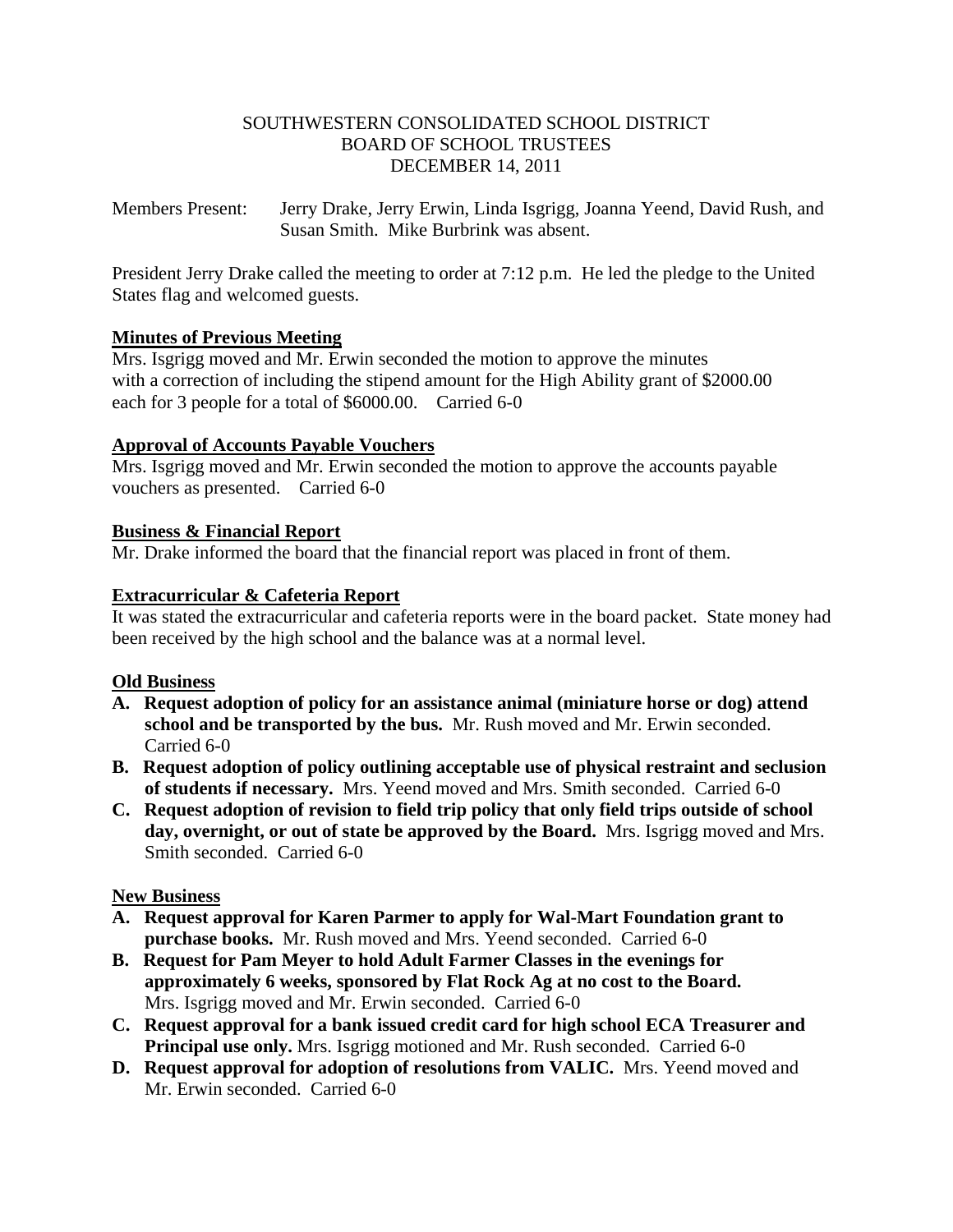- **E. Request approval to transfer year-end appropriations, inter-fund transfers, and pay claims through the end of the year.** Mr. Rush moved and Mrs. Smith seconded. Carried 6-0
- **F. Request approval for FFA to attend the National Farm Machinery Show in Louisville Kentucky on 2-17-12.** Mr. Rush moved and Mr. Erwin seconded. Carried 6-0
	- **1. Approval to apply for Performance Pay Grant (amount unknown).**

Mrs. Maurer explained that an evaluation committee, which meets weekly, has been working on selecting teachers and completing the application since October. The money would go directly to the highly effective and effective teachers next year. Mrs. Isgrigg moved and Mrs. Smith seconded. Carried 6-0

 **2. Approval to apply for Title IIA Grant in the amount of \$35,605.00.** Mr. Rush moved and Mrs. Smith seconded. Carried 6-0

### **Reports & Presentations**

Mrs. Noesges, Southwestern Elementary principal, presented information on current enrollment, attendance competition, and the December and January calendar for the elementary school. She also informed the Board that the elementary school had won a \$9,000.00 Indiana Early Intervention Grant to improve student reading comprehension and open-ended writing skills.

An update of events at the high school was also distributed.

#### **Personnel**

#### **A. Staff Resignations/Terminations**

Mrs. Maurer recommended the termination of Melissa Pearson, custodian.Mr. Erwin moved and Mrs. Yeend seconded. Carried: 5-1

### **B. Recommendations to Hire**

 Mr. John Tarplee, Facility Manager, recommended that Michael Reeder be hired for the part-time  $2<sup>nd</sup>$  shift custodian position at Southwestern Elementary School. Mr. Erwin moved and Mrs. Yeend seconded. Carried 6-0

#### **Superintendent's Comments**

Mrs. Maurer congratulated Mrs. Noesges for receiving the Indiana Early Intervention Grant. She also thanked the Evaluation Performance Pay Committee for all of their hard work.

Mrs. Maurer also mentioned that the Administrative Team rolled out the Strategic Plan to the staff and it was well received. Both the elementary and high school staff will begin a book study on differentiated instruction beginning in January. Gifted and talented students will receive Saturday camp and a summer program using the High Ability Grant. Also, a new phone system will be installed before Christmas break.

Next month new non-certified evaluations will be approved. A budget report will be given within the next few months regarding the state of Southwestern's funds.